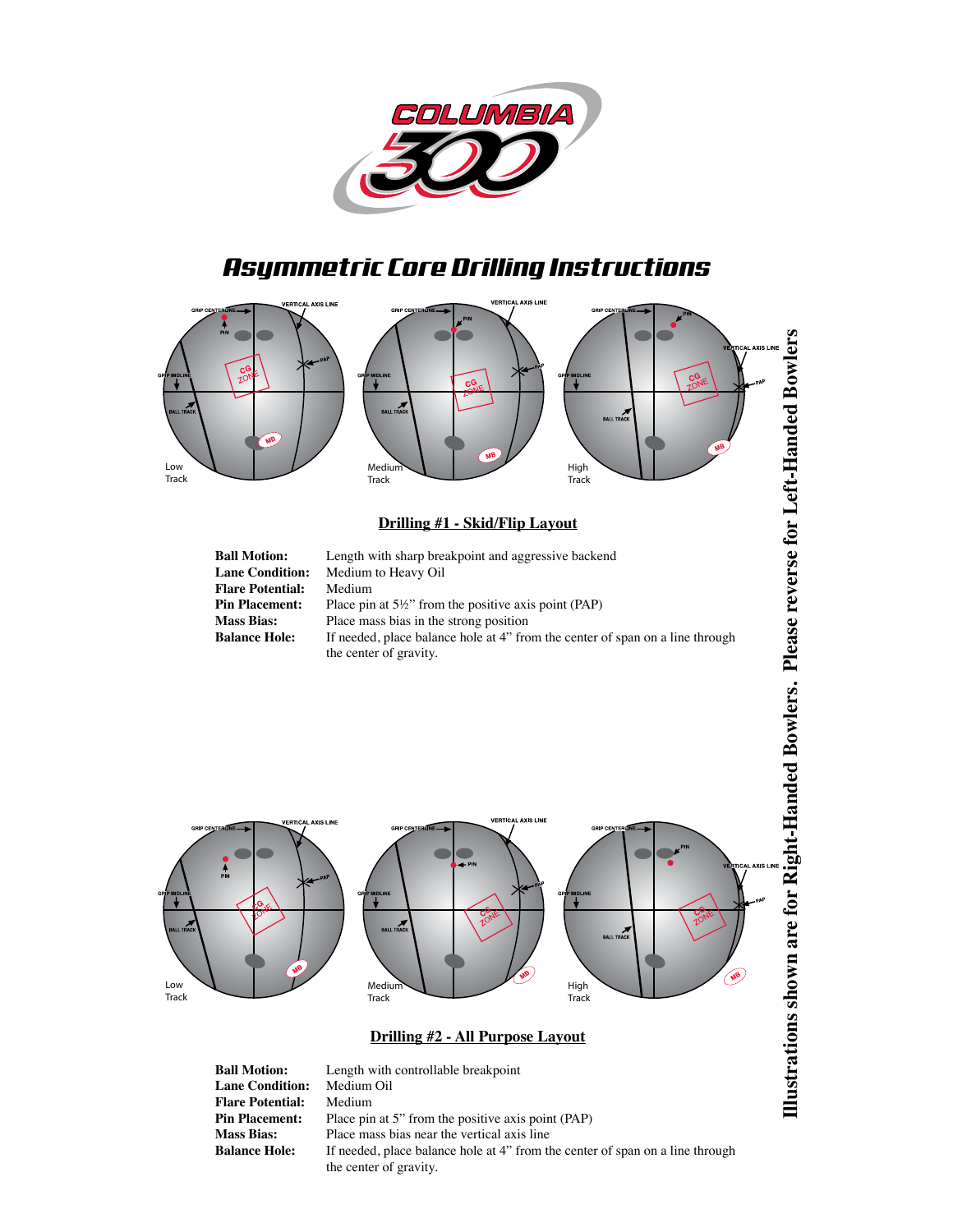



## **Drilling #3 - Strong Layout**

| <b>Ball Motion:</b>     | Strong and controllable hook                                                  |
|-------------------------|-------------------------------------------------------------------------------|
| <b>Lane Condition:</b>  | Heavy Oil                                                                     |
| <b>Flare Potential:</b> | High                                                                          |
| <b>Pin Placement:</b>   | Place pin at 4" from the positive axis point (PAP)                            |
| <b>Mass Bias:</b>       | Place mass bias in the strong position                                        |
| <b>Balance Hole:</b>    | If needed, place balance hole at 4" from the center of span on a line through |
|                         | the center of gravity.                                                        |



#### **Drilling #4 - Label Layout (Smooth Arc)**

**Ball Motion:** Excellent length with smooth arc<br>**Lane Condition:** Medium Oil **Lane Condition:** Medium<br>**Flare Potential:** Medium **Flare Potential:<br>Pin Placement: Pin Placement:** Place pin at 4½" from the positive axis point (PAP)<br>**Mass Bias:** Place mass bias near the ball track **Mass Bias:** Place mass bias near the ball track<br>**Balance Hole:** If needed, place balance hole at 4" If needed, place balance hole at 4" from the center of span on a line through the center of gravity.